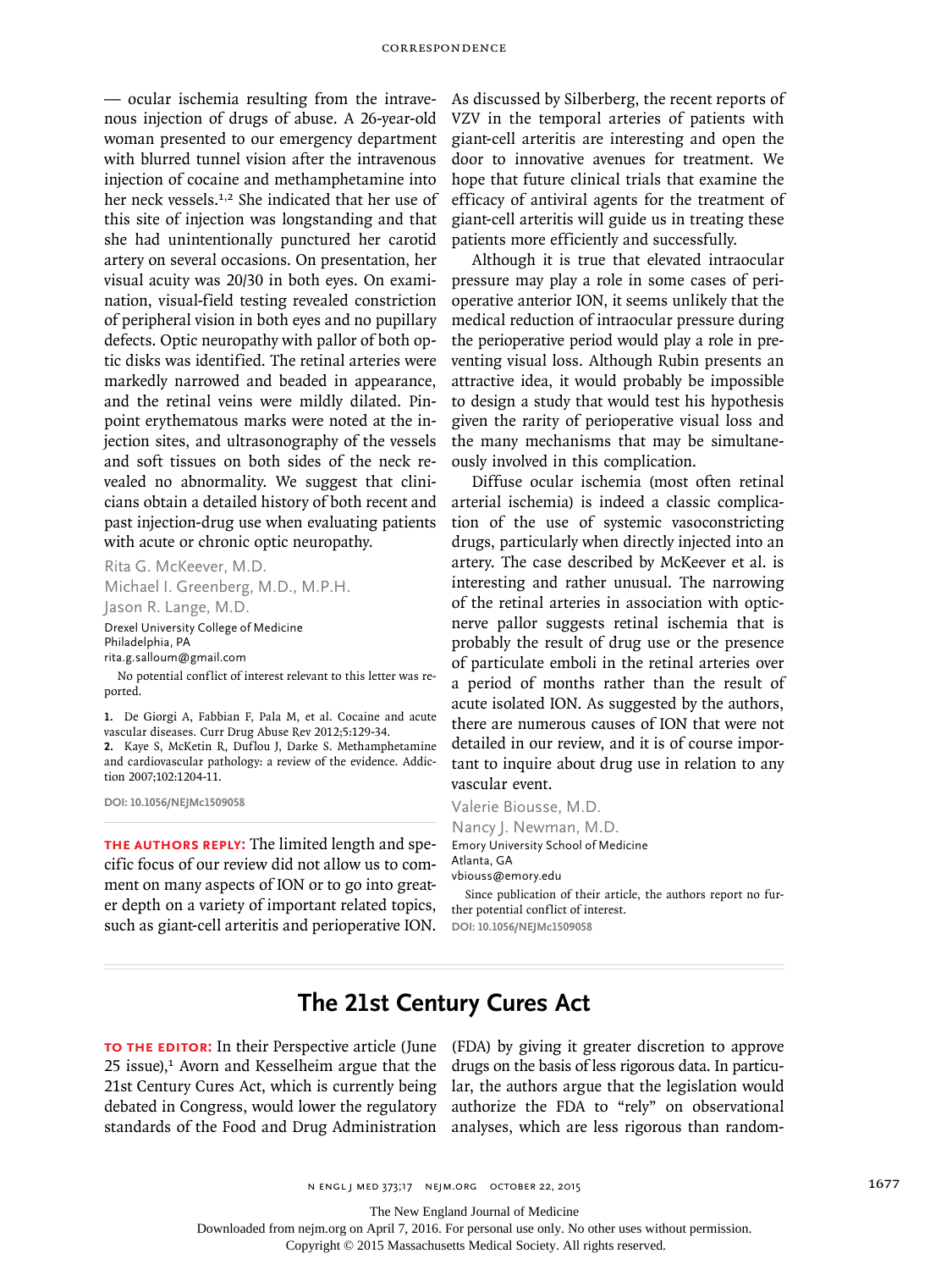ized controlled trials (RCTs). But the Cures Act does not diminish the FDA's standards for requiring that new medical products are safe and effective. Rather, it recognizes that recent developments in genomics, systems biology, electronic data systems, and other fields can provide additional tools and resources to support better premarketing and postmarketing regulation and more efficient development of drugs and medical devices.

The authors note that the FDA now relies on evidence beyond RCTs. Patients with coexisting conditions or rare diseases are not studied much in traditional RCTs; further progress in precision medicine is likely to make RCTs even more difficult. The Cures Act facilitates the use of new types of evidence, enabling a more comprehensive understanding of risks and benefits for particular patients. The authors argue that such uses of adaptive trials, Bayesian statistics, biomarkers and surrogate end points, and data from postmarketing registries and surveillance systems will adversely affect the FDA's ability to approve safe and effective drugs. However, as the authors state, such tools have been valuable in many situations. For example, progress in therapies for the human immunodeficiency virus and the hepatitis C virus reflects the use of validated biomarkers. The point of the legislation on biomarkers is to develop better evidence on other markers that could be valuable for evaluating treatments for currently unmet needs. Similarly, the point of developing better evidence on patient-reported outcomes, and better systems for studying clinical experience, is to better assess the disease experience of particular groups of patients.

As such, the legislation's provisions can increase the feasibility, efficiency, and influence of RCTs by enabling them to be better targeted and more effectively designed — and perhaps to be carried out in more routine clinical practice. The law empowers the FDA to use its expertise to guide the development of better science for the regulation of medical products.

Better evidence and up-to-date regulatory science are the best foundation for regulatory decisions and meaningful progress in biomedical innovation. They are also the best way to avoid turning back the clock on new opportunities to develop safe and effective treatments for unmet medical needs.

Mark B. McClellan, M.D., Ph.D. Brookings Institution Washington, DC

Ellen V. Sigal, Ph.D.

Friends of Cancer Research

Washington, DC esigal@focr.org

Dr. McClellan reports serving on the board of directors of Johnson & Johnson. No other potential conflict of interest relevant to this letter was reported.

**1.** Avorn J, Kesselheim AS. The 21st Century Cures Act — will it take us back in time? N Engl J Med 2015;372:2473-5.

**DOI: 10.1056/NEJMc1509640**

**To the Editor:** Avorn and Kesselheim raise concerns about the 21st Century Cures Act, a bipartisan piece of legislation with provisions for billions in additional funding for the National Institutes of Health (NIH), as well as a section on the use of biomarkers as surrogate end points. It is important to note that the FDA's standards are not altered by the bill. Rather, the bill will create a solid scientific framework for the use of biomarkers for drug development.

Biomarkers can be precise and accurate measures of disease and efficacy. Phenylalanine, for example, is strongly associated with a decline in IQ in patients with phenylketonuria. But IQ as an end point can take years to observe and can be difficult to measure. Without the biomarker end point, phenylketonuria treatments based on IQ would not be developed.<sup>1</sup>

The use of qualified biomarkers as surrogate end points is crucial for quickly bringing therapies to patients with rare diseases.2 The 21st Century Cures Act provides hope to millions of patients who for too long have surrendered their lives to devastating rare diseases.

Emil Kakkis, M.D., Ph.D.

Max G. Bronstein, M.P.P.

EveryLife Foundation for Rare Diseases

Novato, CA

ekakkis@everylifefoundation.org

Dr. Kakkis reports being the chief executive officer of Ultragenyx, a biopharmaceutical company specializing in the development of treatments for rare diseases. No other potential conflict of interest relevant to this letter was reported.

**1.** Kakkis ED, O'Donovan M, Cox G, et al. Recommendations for the development of rare disease drugs using the Accelerated Approval pathway and for qualifying biomarkers as primary endpoints. Orphanet J Rare Dis 2015;10:16.

**2.** Fleming TR, DeMets DL. Surrogate end points in clinical trials: are we being misled? Ann Intern Med 1996;125:605-13.

**DOI: 10.1056/NEJMc1509640**

Downloaded from nejm.org on April 7, 2016. For personal use only. No other uses without permission.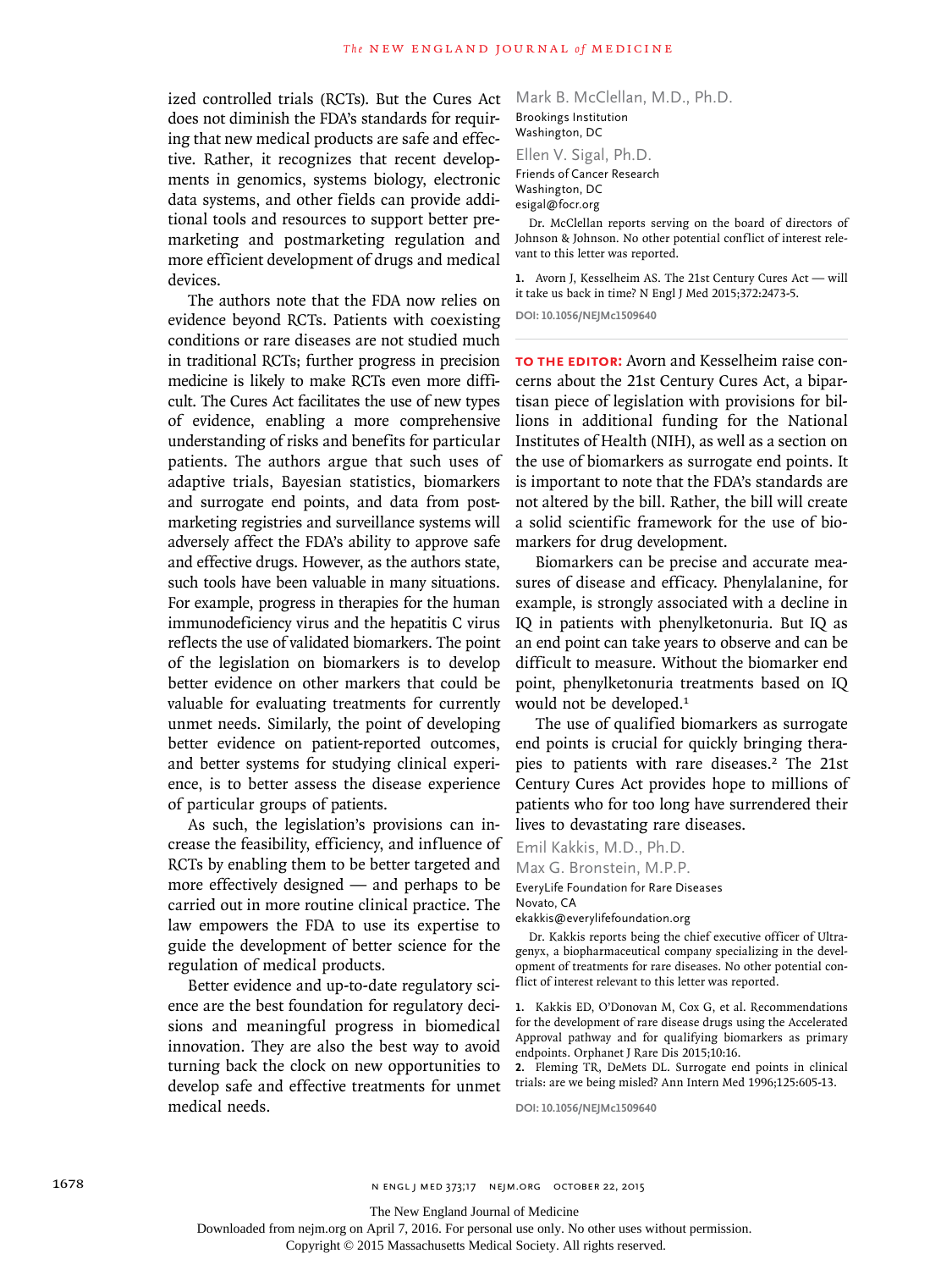**To the Editor:** We agree with Avorn and Kesselheim that increased funding for the NIH in the 21st Century Cures initiative is a highly needed step. However, we disagree with their opposition to the Limited Population Antibacterial Drug (LPAD) approval pathway, also in the legislation, which facilitates the evaluation of new antibiotics for serious infections for which current therapies are inadequate. Every year, at least 2 million Americans contract antibiotic-resistant infections, and 23,000 die.1 For many of these infections, the limited number of patients and lack of appropriate comparator therapies make standard clinical trials impractical. The LPAD pathway was recommended by the President's Council of Advisors on Science and Technology.<sup>2</sup> This pathway is also supported by the Infectious Diseases Society of America (IDSA), representing more than 10,000 physicians and scientists.3 Antibiotics studied as proposed in the Cures bill would be approved only for that specific, limited population, similar to drugs for orphan diseases. Concerns expressed about approving potentially riskier drugs must be balanced against the greater risk of not being able to provide the antibiotics desperately needed by patients.

Stephen B. Calderwood, M.D.

Massachusetts General Hospital Boston, MA

#### Barbara E. Murray, M.D.

University of Texas Medical School Houston, TX

### Henry F. Chambers, M.D.

University of California San Francisco School of Medicine San Francisco, CA

Dr. Calderwood reports serving as the current president of the IDSA, having served on the scientific advisory boards of Pulmatrix and PharmAthene and holding stock in Pulmatrix and stock options in PharmAthene. Dr. Murray reports serving as the immediate past president of the IDSA, receiving consulting fees from Rib-X Pharmaceuticals, GlaxoSmithKline, Theravance, and the Innovative Medicines Initiative, and serving as a coinvestigator on research funding provided to her institution by Astellas Pharma, Cubist Pharmaceuticals, Forest Laboratories, and Theravance. Dr. Chambers reports serving as the chair of the Antimicrobial Resistance Committee of the IDSA, receiving consulting fees from Cubist Pharmaceuticals, AstraZeneca, Theravance, and Pfizer, holding stock from Merck, and serving as an investigator in research funded by Cubist Pharmaceuticals. No other potential conflict of interest relevant to this letter was reported.

**1.** Centers for Disease Control and Prevention. Antibiotic resistance threats in the United States, 2013 (http://www.cdc.gov/ drugresistance/pdf/ar-threats-2013-508.pdf).

**2.** Report to the President on combating antibiotic resistance. Washington, DC: President's Council of Advisors on Science and Technology, September 2014 (https://www.whitehouse.gov/sites/ default/files/microsites/ostp/PCAST/pcast\_carb\_report\_sept2014 .pdf).

**3.** Letter of support to Rep. Phil Gingrey and Rep. Gene Greene for LPAD, February 26, 2014 (http://www.idsociety.org/uploadedFiles/ IDSA/Policy\_and\_Advocacy/Current\_Topics\_and\_Issues/Anti microbial\_Resistance/10x20/Letters/To\_Congress/ADAPT%20 group%20sign%20on%20letter%20FINAL.pdf).

**DOI: 10.1056/NEJMc1509640**

**The Authors Reply:** McClellan and Sigal contend that 21st Century Cures "does not diminish the FDA's standards," but that is not true. Several provisions codify lower approval standards: section 2062 instructs the FDA to develop a process to approve new uses for existing drugs on the basis of lower-quality evidence than that provided by clinical trials, including "experience," "observational studies," and "registries"; section 2222 permits approval of high-risk devices on the basis of case studies of patients or poorly conducted studies, as long as they are published in a journal; and section 2121 appears to encourage the approval of antimicrobials and antifungals on the basis of effects observed in laboratory tests or preliminary studies involving small numbers of patients.<sup>1</sup> Section 2121 also permits the secretary of health and human services to apply this bypass track to other drug categories if "public health would benefit," language open to abuse by future administrations inclined to further reduce FDA authority. Of course regulatory flexibility is warranted to address urgent unmet needs, but the FDA already has this authority<sup>2</sup> and uses it frequently.3 Once Congress starts providing detailed instructions for altering the FDA processes used to scientifically evaluate products (an odd proposition at best), such guidance could become standard practice beyond the uncommon instances in which these approaches' benefits may outweigh their risks.

We agree with Kakkis and Bronstein that highquality biomarkers can be essential for approving new drugs, particularly for rare diseases. However, the FDA can already approve new drugs on this basis, as it approved sapropterin (Kuvan) for phenylketonuria on the basis of its effect on blood phenylalanine levels. What's needed is research to discover and validate more such biomarkers, a prospect the bill advances only marginally, with its modest proposed increase in NIH funding. By contrast, pushing the FDA to approve drugs

n engl j med 373;17 nejm.org october 22, 2015 1679

The New England Journal of Medicine

Downloaded from nejm.org on April 7, 2016. For personal use only. No other uses without permission.